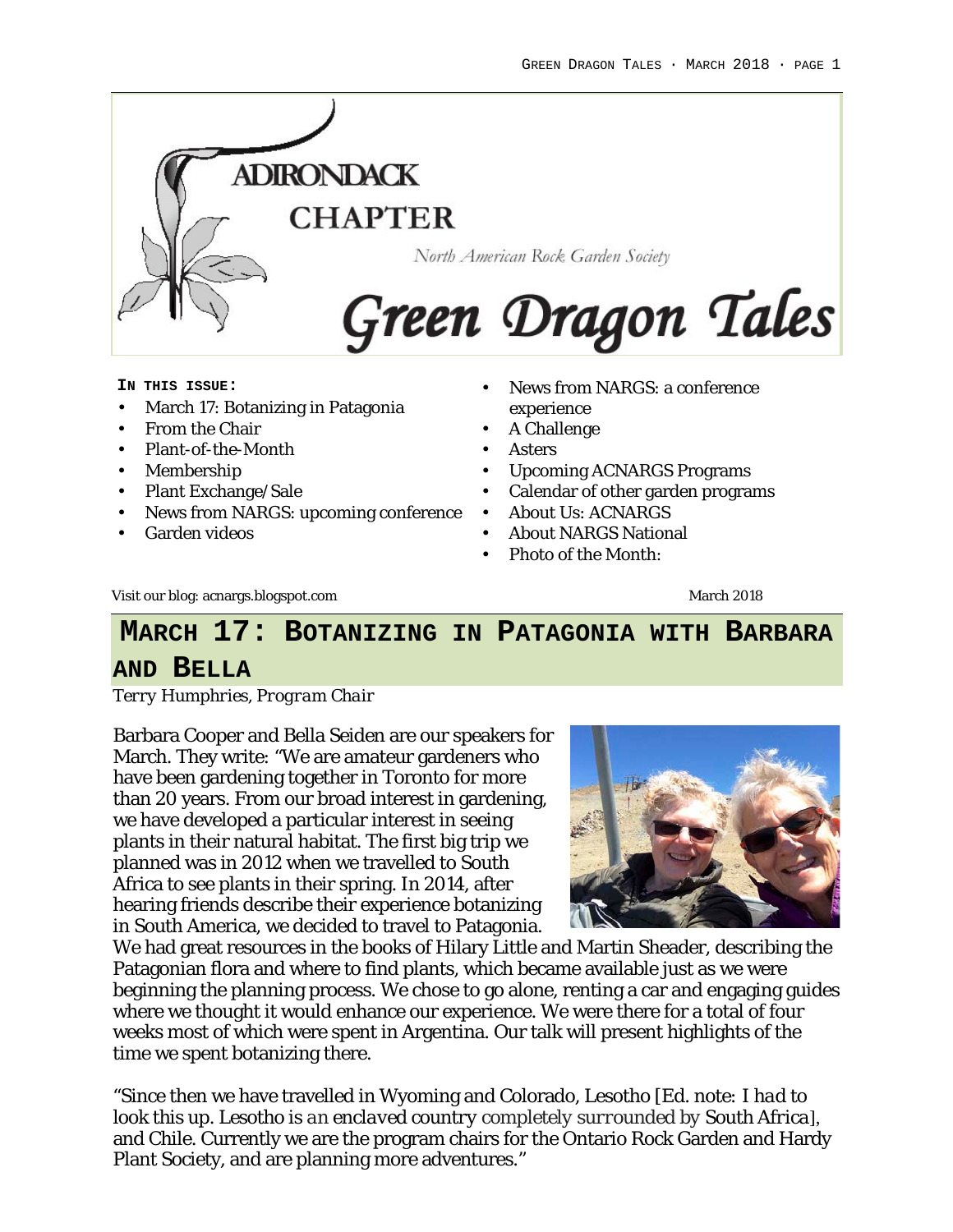**Our meeting will be held** in the Whetzel Room, Room 404, at 236 Tower Road, Cornell University. Map at the end of this newsletter. Bring your own bag lunch at noon for socializing before the meeting. Refreshments to share are appreciated.

#### **FROM THE CHAIR**

*John Gilrein, ACNARGS Chair*

As I write this, we're having a taste of spring, warm weather trying to melt the last snowdrifts. I'm wondering if some of the earliest spring wildflowers will open this week, *Eranthis hyemalis* (winter aconite), *Galanthus nivalis* (snowdrops), *Cyclamen coum*, and *Helleborus niger* (Christmas rose).

My *Helleborus niger* buds have been emerged for months, waiting for a trigger to open more fully. I hate to see the snow go so early, in part because the snow is a protective blanket over the perennials to moderate the ground temperature and reduce desiccation of anything with green leaves.



Hepatica acutiloba emerging, Thatcher Park. Photo: J. Gilrein

Next month we'll have Plant of the Month starting back up with *Hepatica acutiloba* (liverleaf). I was treated to seeing a colony of this plant at an unexpected place, a wooded cliff top in Thatcher Park (Voorheesville, near Albany). Thatcher Park is perched on the Helderberg Escarpment, a line of cliffs separating the lowlands from the rugged limestone based upland. This site was more exposed than most of the sites where *H. acutiloba* grows, but it does reinforce two points: this plant likes limey soil and good drainage. It does grow in our woodlands, but it's frequently found on slopes and next to trees, so it is also tolerant of dryness, once established. The

purple of the Hepatica leaves mixed in with the deciduous leaf litter was a pretty sight, which caught my attention, and possibly made me jump the fence to photograph it.

Yesterday I started my seed sowing for the season with woody plants from my NARGS seed order. Today I'll continue the second phase of sowing with the woodland plants from my seed order (rock garden plants next). One of the amazing benefits of NARGS is for a very modest price one can get 25 (35 if you're a volunteer or seed donor) packets of seed including many non-alpine plants like *Acer griseum* and *Arisaema sikkokianum*. I wouldn't say I've dialed in the exact soil formula for my seed starting. I start with commercial potting mix and add a little more organic matter for woodland plants, or more sand/grit for rock garden plants. So nature will stratify my seeds for the next few months. If you would rather not stratify in the pot, you can stratify seeds in your refrigerator in a moist paper towel in a Ziploc bag or moist (not wet) potting soil. Though everything doesn't germinate successfully, I have started many interesting plants this way.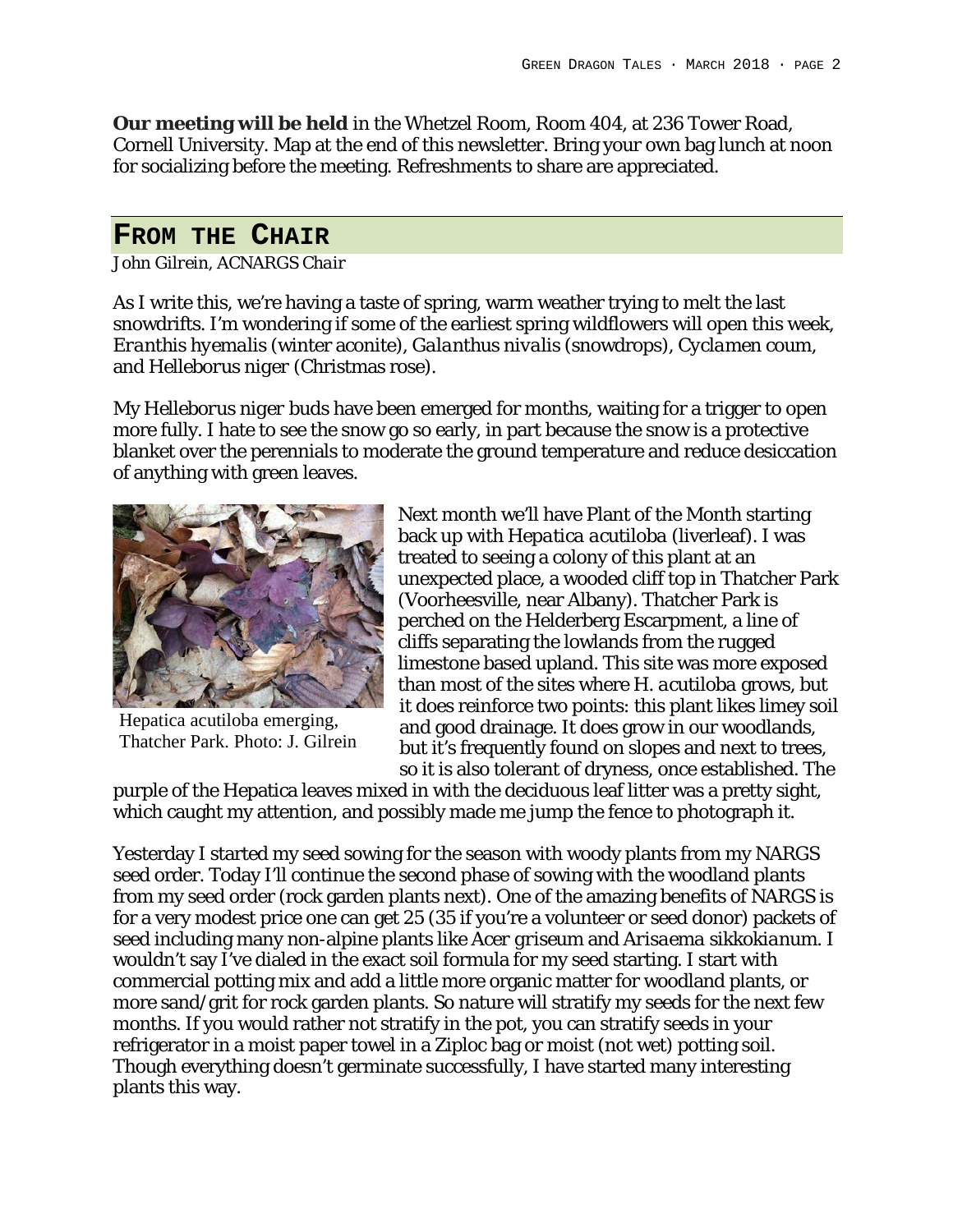At the end of the week, I'll be saying farewell to Harold Peachey and Marie Greener when they relocate to the Maine coast. I have really enjoyed their companionship on many trips to Ithaca, garden tours, and plant sharing for the last 10 years. Harold was a boon to our Chapter with the multitude of plants he shared from his garden and his seedlings. A fine new garden is soon to be underway on the Maine coast!

Looking forward to seeing all of you in March!



Witch Hazel in bloom 2/20/18, CBG's Winter Garden. Photo by C.Eichler

#### **PLANT-OF-THE-MONTH: HEPATICA**

*Marlene Kobre, POM Coordinator*



As the POM for March, I've selected one of the earliest and, to my mind, loveliest of spring wildflowers, *Hepatica acutiloba*, purchased from Arrowhead Alpines in Michigan. Everything about this delicate plant—the flowers, the leaves, even the name—gives us something to delight in.

The genus *Hepatica*, also known as Liverleaf or Liverwort, is a member of the buttercup family (*Ranunculaceae*). Formerly classified as *Anemone* 

*hepatica*, it was promoted to a genus of its own that now includes 10-12 species.

Acutiloba is one of two that are native to Eastern North America. The other species are native to Europe or Asia. The flowers, often white in the wild but also sometimes ranging from pink to blue to purple, emerge with the crocuses in early spring to bloom before the new leaves unfurl. Each flower arises on its own stem, which is several inches tall and covered in fine hairs. Mature plants, if they are happily located, are long-lived and can sport large clumps of 20-30 flowers. The flower petals are actually sepals (as many as 6-20 per bloom), each surrounded with three bracts. The flowers are open most fully on sunny days



and they can last for weeks. Because the old leaves that last through the winter can look bedraggled, sources recommend removing them so as not to conceal the new flowers with unsightly foliage.

As welcome heralds of spring the flowers would be enough to recommend this plant, but they are followed by three-lobed, pointed leaves (hence the name acutiloba) that are also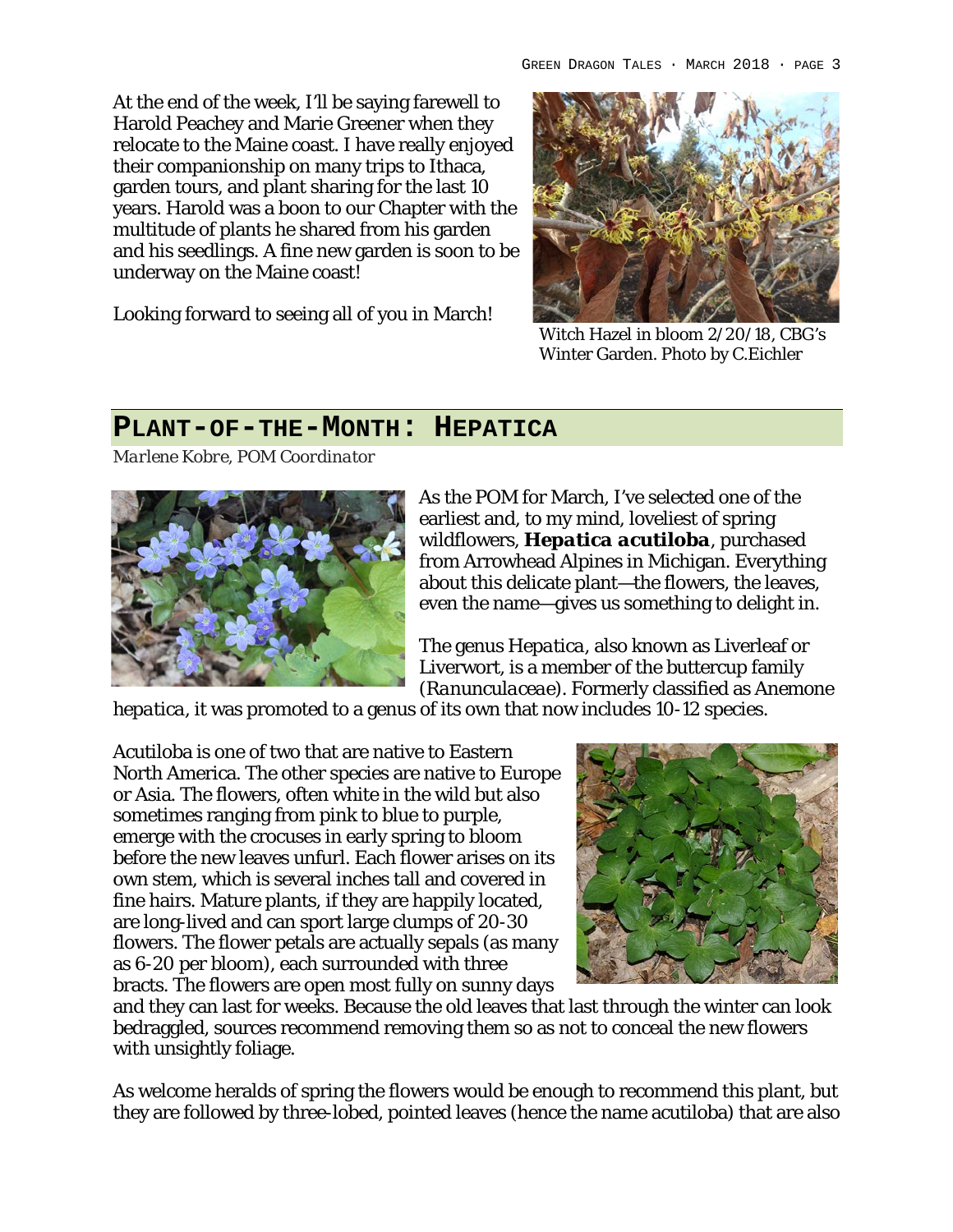of interest. The leaves are heart-shaped at the base and unfold from neatly furled scrolls to bright shiny green, growing darker as they mature.

#### **Cultivation Requirements**

**Light**: Although they prefer shade, especially in summer to protect the young leaves from burning, they will appreciate some sun to encourage the fullest flowers. Planting them under deciduous trees provides the best of both worlds by allowing for sun in early spring to keep the flowers happy, with shade to follow as the trees leaf out.



**Soil**: In the wild, hepatica are often endemic to areas with alkaline conditions, so Arrowhead recommends a neutral to alkaline soil, moist but not wet and rich in organic matter. Native Wildflowers Nursery notes that flower color may depend in part on soil type. Other sources describe it as adaptable to a wide range of soil types (see the following reference to Glenn Shapiro's article).

**Caring for Bare Root Plants:** The Hepaticas from Arrowhead will be shipped bare-rooted, so here are some

tips about caring for them. If the ground is still frozen when they arrive, you can mist the packing medium and store the bag for a few days in a cold but not freezing basement, garage or the fridge. If the ground remains frozen, you can also get a head start by potting the plants in a container a couple of inches wider than the root ball and growing them in a bright window (unless you're lucky enough to have a greenhouse). Before transplanting outside, preferably when the temperature has reached the 40's, gently rinse the potting medium from the roots and soak them for 30 minutes or so in a bucket of tepid water to plump them up.

You Tube has lots of videos demonstrating the exact techniques for digging the hole and planting a bare root specimen. Most of them recommend creating a mounded cone of soil in the center of the hole and sitting the crown on top of the cone, with the roots spreading down its sides (if the roots are too long to place them without doubling back on themselves, they should be trimmed). With the crown ever-so-slightly above ground level, backfill the hole with soil and water them in thoroughly.

Dormant plants that have only been stored a few days in a cold place should tolerate early spring temperature fluctuations, but if the plants have sprouted, as they probably will if you've potted them, you might need to harden them off gradually while still in pots and protect them from mid-to-late spring freezes after planting them out in the garden.

#### **A Note on Names and Taxonomy**

As its common names Liverleaf and Liverwort suggest, Hepatica comes from the Greek word for liver, reminding us that many plant names are metaphorical. In this case some saw in the three-lobed leaf an image of the human liver, and based on the early belief in the Doctrine of Signatures, the plants were used medicinally to treat liver ailments. But beware: one source says in large doses the leaves can be toxic. Even so, we can be grateful that the plants are far more attractive than the human organ they are said to resemble.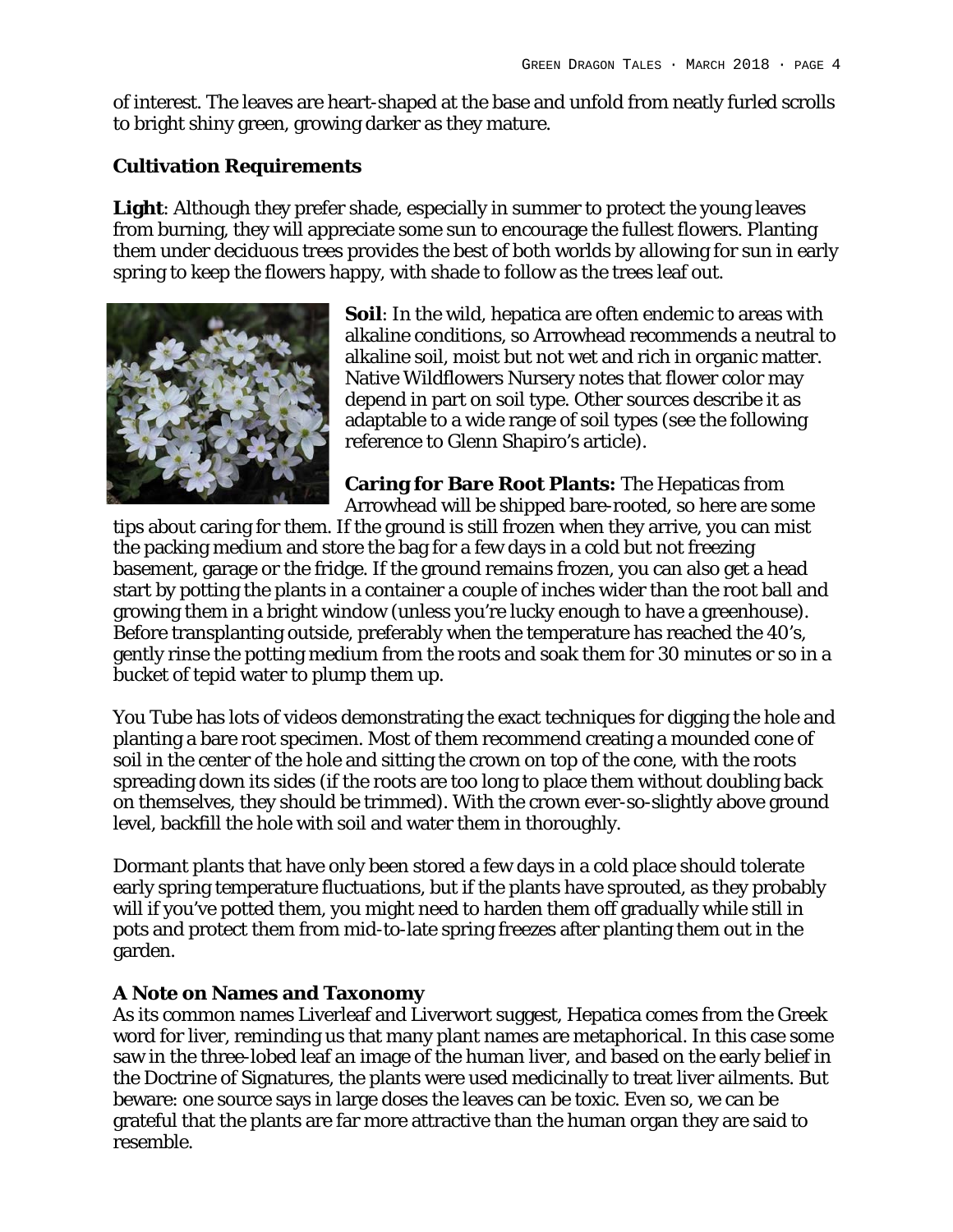The nomenclature and taxonomy for this genus can be a bit confusing, so I want to recommend the article by Glenn Shapiro, "A Journey Up the Rocky Road of Hepatica," featured in the Winter 2017/2018 issue of NARGS' *The Quarterly*. Her Hepatica collection has been awarded status in the UK as a National Collection, and the article invites us on a readerly stroll through her collection's geographical principle of organization, clearly dividing the genus into European, American, and Asian species. At least one other source classifies *Hepatica acutiloba* not as an American species but as a variation within the species *H. nobilis*, which is endemic to Europe. But I find Shapiro most trustworthy when it comes to such matters, and she views acutiloba as a separate species endemic to America. She also believes that the apparent preference for limestone in the wild may have more to do with drainage than soil pH, noting that in her garden Hepaticas also grow well in acidic leaf litter.

Thanks to her article, I'm currently on the lookout for "Millstream Merlin," an American hybrid with deep violet flowers found in Lincoln and Laura Foster's garden. As you can see, I'm hooked, and I hope you will be too.

## **A NEW YEAR MEANS TIME TO RENEW YOUR MEMBERSHIP**

*Mary Stauble, Membership Coordinator*

If you have not renewed for 2018, you should do it now so you'll be eligible to purchase the plant-of-the-month at our March meeting. You can renew at the March meeting or by mail. The renewal form is at **http://www.acnargs.org/join.pdf**. Your membership status is reported to you in the email with the newsletter link. Contact Mary Stauble at **mes2@cornell.edu** if you have any questions.

*To our Chapter members: A membership directory is published electronically every year in September and accompanies the September newsletter as an attachment. For those who receive a paper copy of the Green Dragon, you will be mailed a printed directory. To respect our members' privacy we do not post the directory online.*

# **MAKE A DATE WITH PLANTS: APRIL 21<sup>ST</sup> & MAY 20<sup>TH</sup>**

*David Mitchell, Plant Sale Coordinator*

It's March and that means spring is coming! Our gardens are starting to wake up. So here are two early reminders.

The tradition continues. At our April meeting we are welcoming our members to bring in extra seedlings they would like to share.

Please note and **SAVE THE DATE NOW** for our big plant sale fundraiser at the annual Cooperative Extension Garden Fair. The sale is now scheduled for **Sunday, May 20** at the Ithaca High School. We expect to set up at our usual indoor location. More information on both of these events will be forthcoming in future newsletters.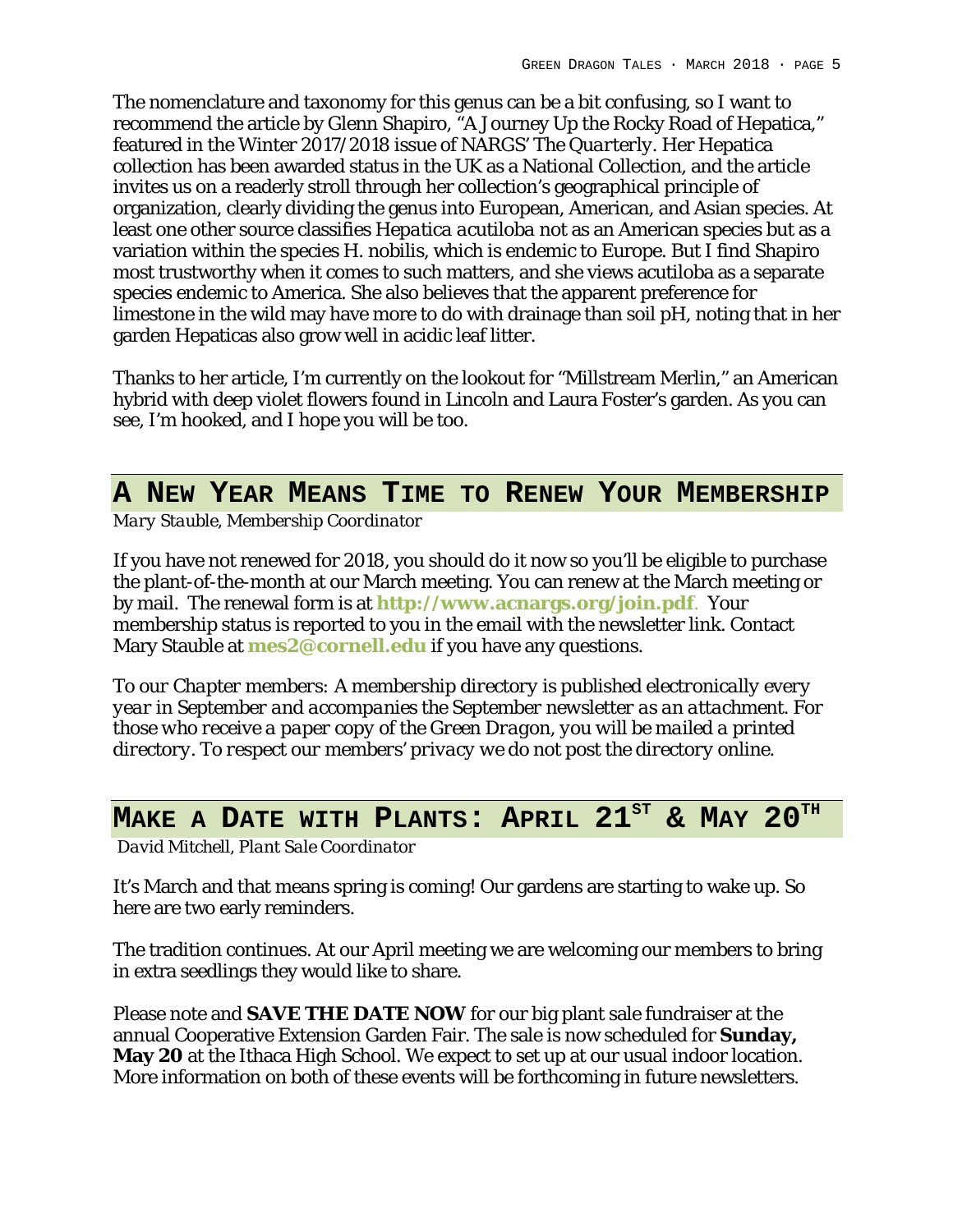#### **NARGS REMINDER: JULY NEWFOUNDLAND CONFERENCE**



It's coming! The NARGS annual meeting/conference in Newfoundland "Where Alpines Meet the Sea!" on July 6-8. Registration is still open.

If you go you might consider extending your trip to tour Newfoundland on your own, since the post-trip organized by NARGS has filled up. John Gilrein traveled there a few years ago and I'll bet he could offer some suggestions for an itinerary.

For further information regarding the conference visit the website **NARGS Newfoundland Annual Meeting**.

#### **SOIL & SCAN ART: FOLLOW-UP FROM CRAIG**

Thank you Craig for your presentation last month at our Members' Share meeting. ! Because so many expressed interest, Craig directs you to these 3 websites that will give your more information: About soil-painting

(https://soilhealth.cals.cornell.edu/about/soil-painting/), **Sweep of Light scanner photography exhibit**, (located at Mann Library Gallery open noon to 5 on March 17th and features some of Craig's work), and **Nevin Center, Cornell Botanic Gardens exhibit.**

#### **WATCH READ AND LEARN: MORE VIDEOS THIS MONTH!**

*David Mitchell*

Bill and Mary's November meeting lecture on English garden design inspired me to revisit some of my favorite garden videos on YouTube: BBC's *Great British Garden Revival*, BBC's *Gardeners' World*, Monty Don's *Around the World in 80 Gardens*, and Sarah Raven. All are enjoyable programs that teach many aspects of gardening.

Books too, of course, are a source for learning. I just finished Jinny Blom's *The Thoughtful Gardener: An Intelligent Approach to Garden Design*. It's a wonderful book that takes you through her design process. Winter into early spring, when it may still be too cold or wet to work the garden, is a great time to catch up on watching instructional videos, reading, and attending lectures.

*Editor's Note: Speaking of reading: Access to all NARGS Quarterly issues are available on line. The three most recent years are available to Members-only and you must log in to gain access. Join today and gain immediate access. Access to all older issues dating back to 1938 is FREE TO ALL and loaded with great gardening information.*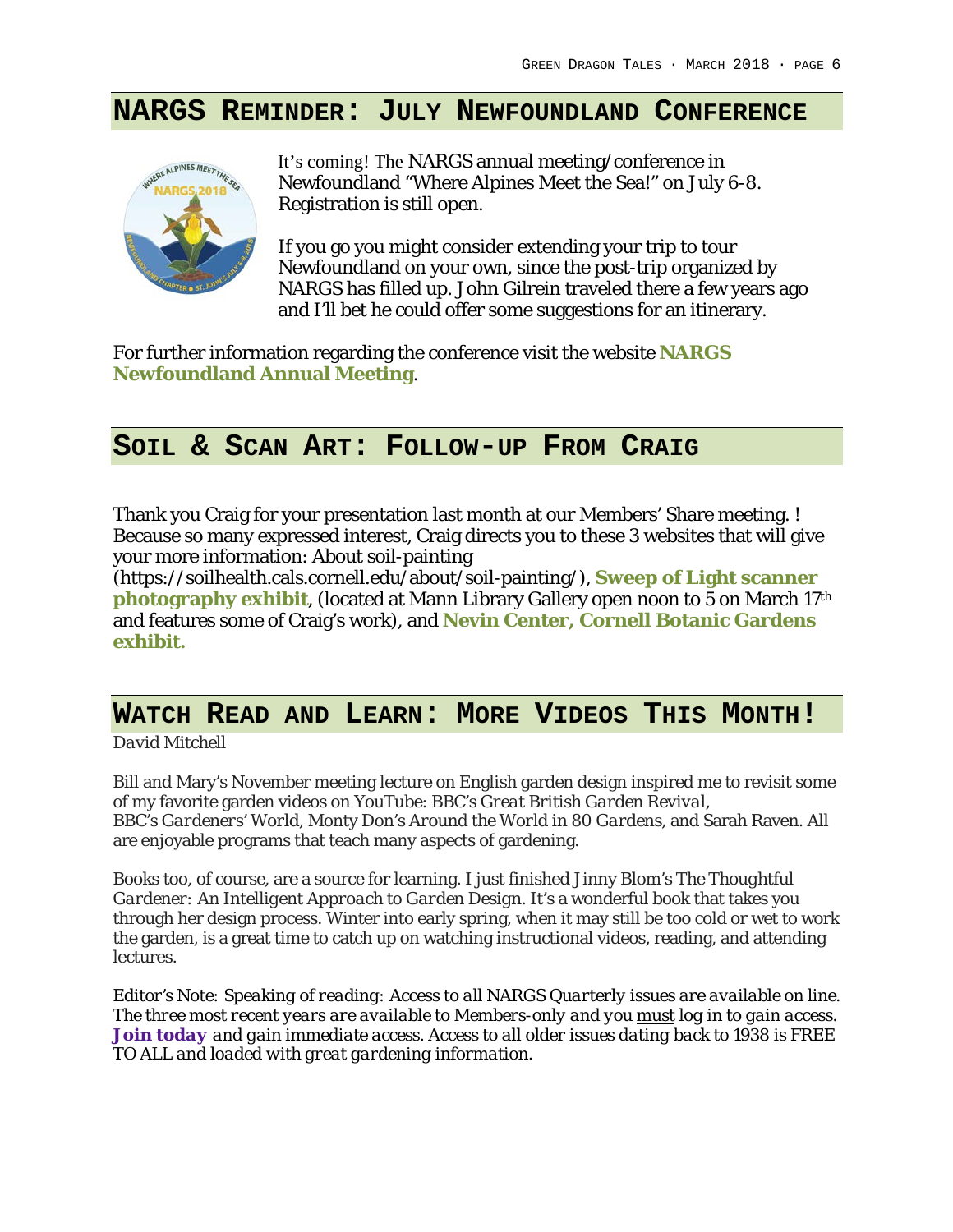## **ROCK GARDENING IN THE SOUTH PAST, PRESENT, AND FUTURE: RECAP OF NARGS 2017 ANNUAL MEETING**

*Kathie Luke. Reprinted by permission from the January-February 2018 newsletter of Sierra Rock Garden Society*



Charles and Kathie Luke at the Reception Photo Val Myrick

When I first saw the schedule for the NARGS annual meeting held November 17-19 in 2017, my first thought was "Do I really want to fly to North Carolina now?" After all, it was scarcely a week before Thanksgiving and I was just returning from a twoweek trip to New York. Fortunately, the answer to my question was "yes," because the informative conference and its stellar line-up of speakers and tours more than exceeded my expectations.

The conference was held in Durham, NC , at the Imperial Sheraton Hotel, where most of the attendees stayed. On Friday morning, we boarded shuttle buses for an optional visit to Juniper Level Botanic Garden at Plant Delights Nursery, Sarah P. Duke Gardens, and the North Carolina Botanical Garden.

It was a lovely, cool day to walk among the different plants and foliages, and I began to understand that every region faces its own challenges in establishing rock gardens. I had been under the misconception that growing might be easier there because of the



Urbanite Crevice Garden at Plant Delights Nursery. Photo by Charles Luke

abundant moisture. But, the growing season is long, and heavy rains can be sudden and prolonged, creating drainage problems. And, unsurprisingly, gardeners there want the same delicate alpine plants that rock gardeners everywhere covet.

Because of these conditions, crevice gardens are becoming increasingly popular. These make it possible for the plants to grow a deep, vertical root system, which keeps them cooler in the summer and allows for better drainage. Southern gardens also use an abundance of cacti, which I was not expecting to find.

After the tour, we returned to the hotel for a reception where we met and mingled with fellow gardeners. After eating our fill of Carolina classic appetizers, we convened for a presentation about using recycled materials for rock gardens. Tony Avent and Jeremy Schmidt showed slides illustrating how cement from old sidewalks could be reconfigured into crevice gardens. Later, we would see such a garden at Plants Delight Nursery, where Tony is president.



JC Raulston Arboreum Photo C. Luke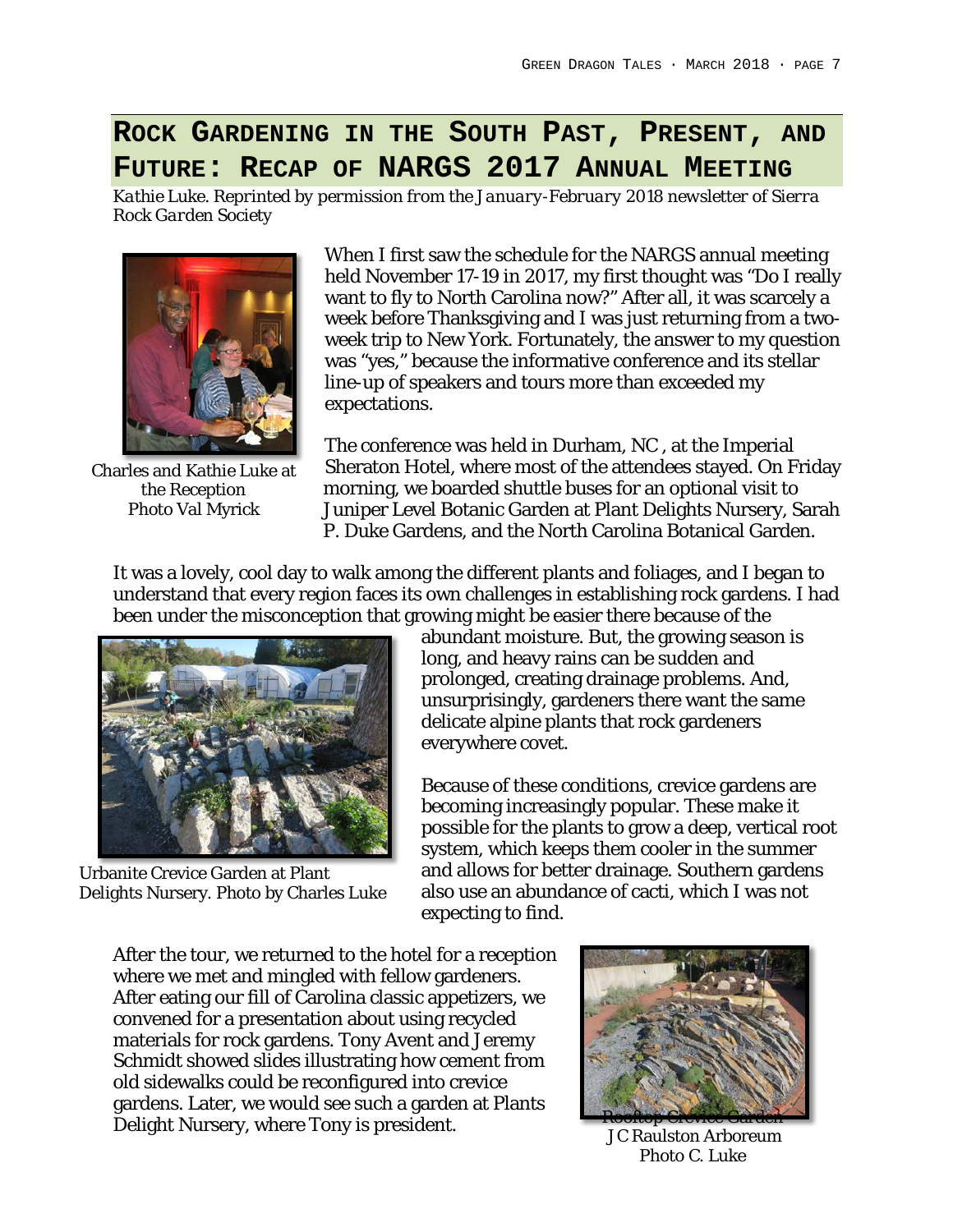Our second night at the hotel got off to a rocky start when a fire alarm went off around 3:00 am on Saturday morning. My husband, Charles. and I trudged up and down seven flights of stairs with the other guests. We later found out that the alarm had gone off because a guest had been smoking in their room. Of course, it was *not* one of the conference attendees. Because of this incident, I overslept and missed the opening lecture on the history of rock gardening by Bobby Ward. All the reports indicated that his talk was wonderful, but there were many more riches to follow.

I was impressed at how well the conference was organized, and how the lectures perfectly complimented the tours. There were many highlights of the conference, and each presentation focused on one specific aspect of rock gardening.

Andrea Sprott, who is Garden Curator of the Elizabeth Lawrence Garden in Charlotte, gave a delightful history of the legacy of Lawrence, a pioneer who is listed as one of the top twenty-five gardeners of all time. Lawrence's exquisitely written book, *A Rock Garden in the South*, was an early influence for gardeners everywhere.

Joseph Tychonievich, who was named by Organic Gardening magazine as one of "… six young horticulturalists who are helping shape how America Gardens," educated us on millennials' views of gardening. Apparently, they don't want "your grandfather's" garden, but rather wind swept landscapes or various small space gardens. Probably, each generation wants to put their own imprint on their endeavors. Joseph edits *The Rock Garden Quarterly.*

Following a delicious and abundant lunch, we were treated to a presentation on gardening with bog plants by Larry Mellichamp. His slides on carnivorous plants were fascinating, as were his humorous interpretations. Larry is recently retired Professor of Botany and Horticulture and Director of the Botanical Gardens at the University of North Carolina, where I am sure he kept his students amused as well as informed.

Tim Alderton talked about the background of JC Raulston and the arboretum which is named after him. Tim has been a horticulturalist there since 2006. This provided a wonderful introduction to the extensive arboretum, which many of us were to visit the next day.

After a dinner of Southern food and camaraderie, we reconvened for a presentation by John Grimshaw on "Snowdrops and Other Delights". John's knowledge of snowdrops, or *Galanthus*, is truly encyclopedic. His photographs of the snowdrops he has grown were uniquely beautiful. Following this, there were several short presentations, including photos from a NARGS trip to Yunnan, China.

On Sunday, the final day of the conference, we boarded buses for Plants Delight Nursery, JC Raulston Arboretum and Montrose Gardens. Nothing could have prepared me for the experience at our first stop, the aptly named Plants Delight Nursery. Outside we saw row after row of carefully labeled perennials, as well as many more in greenhouses. Some of the plants are not available elsewhere in the US, and many were collected by founder, Tony Avent, during



Snowdrops for Sale - Montrose Gardens Kathie Luke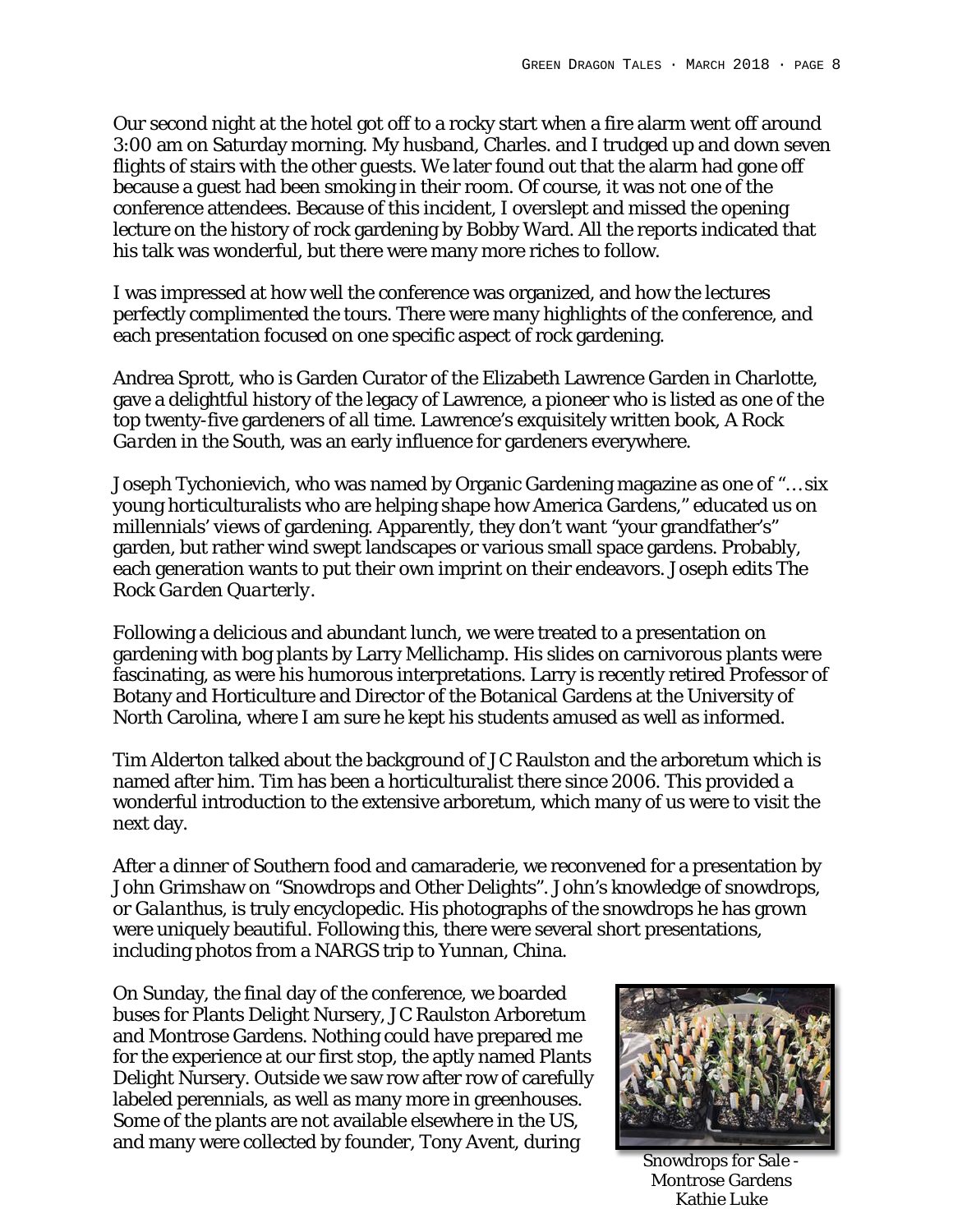trips to other countries, including China, Greece, South Africa and Argentina. More than 1700 of these plants are for sale on the nursery's online site: **Plant Delights** Nursery (https://www.plantdelights.com/)**.**

Our next stop was JC Raulston Arboretum, a 10-acre botanical garden at North Carolina State University. We barely had time enough to wander through all of the themed gardens, which are constantly evolving. Our last stop on the tour was Montrose Gardens, a complex of gardens founded in the mid-19th century. There, we wandered through sunny gardens and wooded areas where snowdrops were proliferating by the paths.

In addition to all these tours and presentations, there were other activities at the conference, including raffles, plant sales, book signings and silent auctions. There was even a plant auction chanted by Tony Avent in the cadence of a tobacco auctioneer.

The organizers of the conference deserve kudos for putting together such an interesting and inspiring experience. People from all over North America were brought together by their love of rock gardening and were eager to share their knowledge and experience. I returned from the conference invigorated by the energy generated by the supportive group of gardeners who gathered there.

Editor's Note: For some other personal accounts about the NARGS annual meeting in North Carolina this past November check out these newsletters: **New England Chapter Newsletter (**https://nargs.org/sites/default/files/chapter-newsletters/NENARGS Feb-March copy.pdf) and **Manhattan Chapter Newsletter (**https://nargs.org/sites/default/files/mcnargs/UrbanGardner\_SepOct2016.pdf).

## **THIS YEAR CHALLENGE YOURSELF**

*Carol Eichler*

Most people think of making resolutions for New Year's but a gardener's equivalent might be the mental notes we often take at the end of a growing season. We consider our our successes and failures - and formulate a to-do list for next year. If I am really organized, I might even scribble some notes on paper, and if I am even more organized, I consult and perhaps implement some changes (if I can find the list that is).

But, it struck me as I was sowing the seeds from the various seed exchanges this month: Now is really the best time to make my garden resolutions for the year ahead – and I mean not just about what to move where or what to divide, but how I will become a better gardener.

So much of our Chapter meetings involve learning more about plants – from our speakers, from each other, and from the new plants we purchase through plant-of-themonth or our plant sales. I also learn by doing, by trying new plants and techniques, by trying to find right plant-right place. Sometimes my best lessons come from my mistakes. You've heard the saying, "The best gardeners kill the most plants," right? Maybe that means I'm making progress.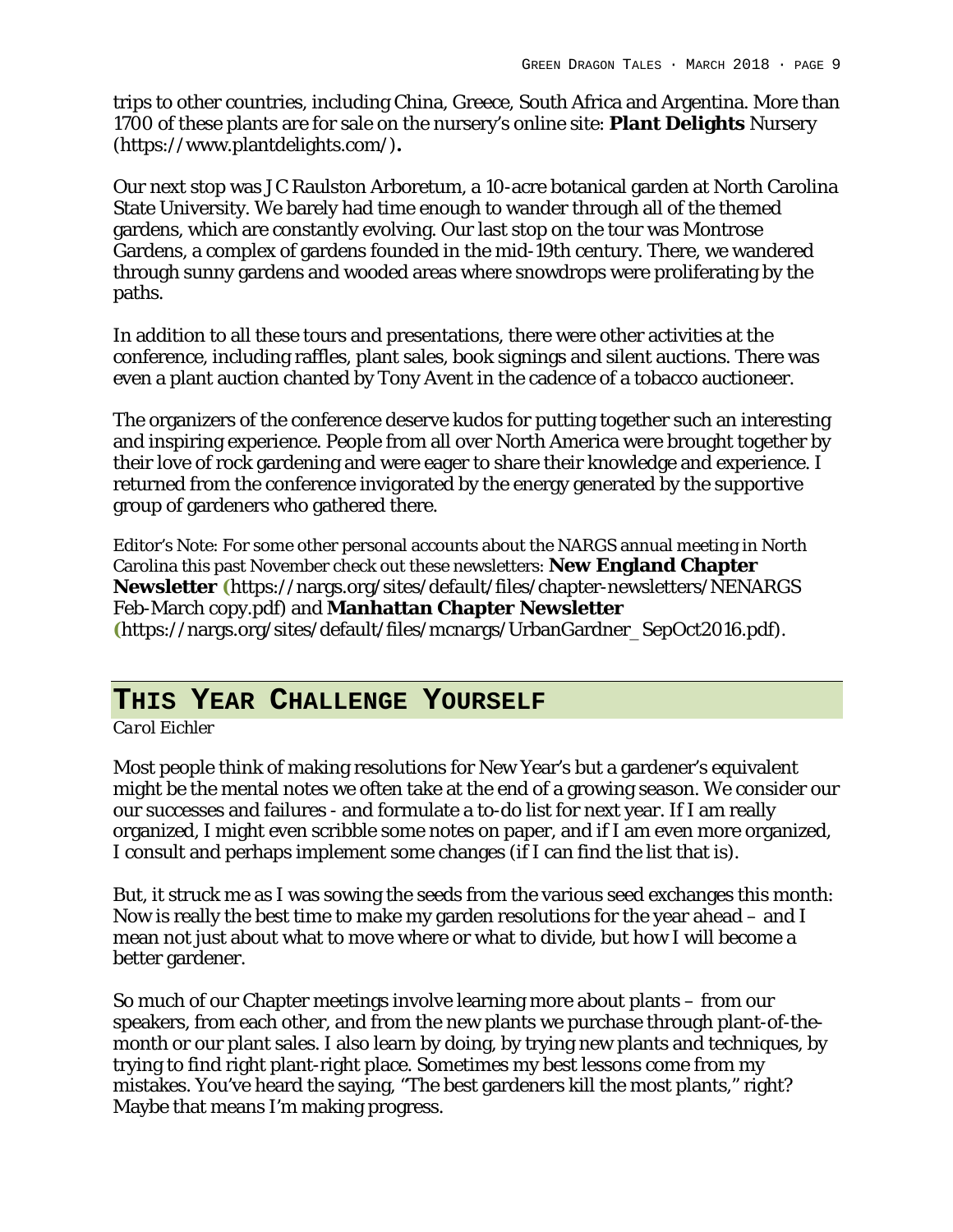So this year I resolve to be more purposeful in identifying what I want to learn. Here's my pledge: I want to learn the names of the plants in my rock garden (that's over 250 genera!). I have my work cut out for myself.

People say resolutions are made to be broken. Maybe so, but what progress will I make if I don't have a goal? Do you want to make resolution? And what will it be?

#### **THE "PROBLEM" WITH ASTERS**

*Barbara Lee, Reprinted by permission from the author*

While not on a comparable level as such classic moments of global trauma as, for example, the Bay of Pigs, many resentful home gardeners may feel that the recent reclassification of many Aster species into new, unfamiliar and tongue-twisting genera is likewise a psychic blow.



*Symphyotrichum nova-angliae* aka *Aster nova-angliae.* Photo: wikipedia.org



Asa Gray, 1841 Photo: © User:Haeferl / Wikimedia Commons

What we may not realize is that this is not a new phenomenon. The genus Aster has long frustrated botanists over the course of its taxonomic classification, starting with the botanist who may credibly be considered one of the founders of North American botany, Asa Gray.

Asa Gray (1810—1888), a professor of botany at Harvard University, was intimately involved with the nascent field of evolution and the taxonomic classification of species according to morphological characteristics. The first definitive work on North American botany was his Manual of the Botany of the Northern United States, now known more simply as Gray's Manual, which is to this day a standard text in the field.

Yet even this giant struggled with Aster. Alan Weakley, a UNC Herbarium curator, has noted in his witty article "The Curious Case of the Disappearing Asters" in the March-April 2004 NCBG Newsletter that "Asa Gray…. struggled with Aster—at all levels, from its circumscription [what to include in it], to the taxonomy of the component species." Late in his life, he wrote: "I am half dead with Aster. I got on very fairly until I got to the thick of the genus, around what I call the *Dumos*i and *Salicifolia.* Here I work and work,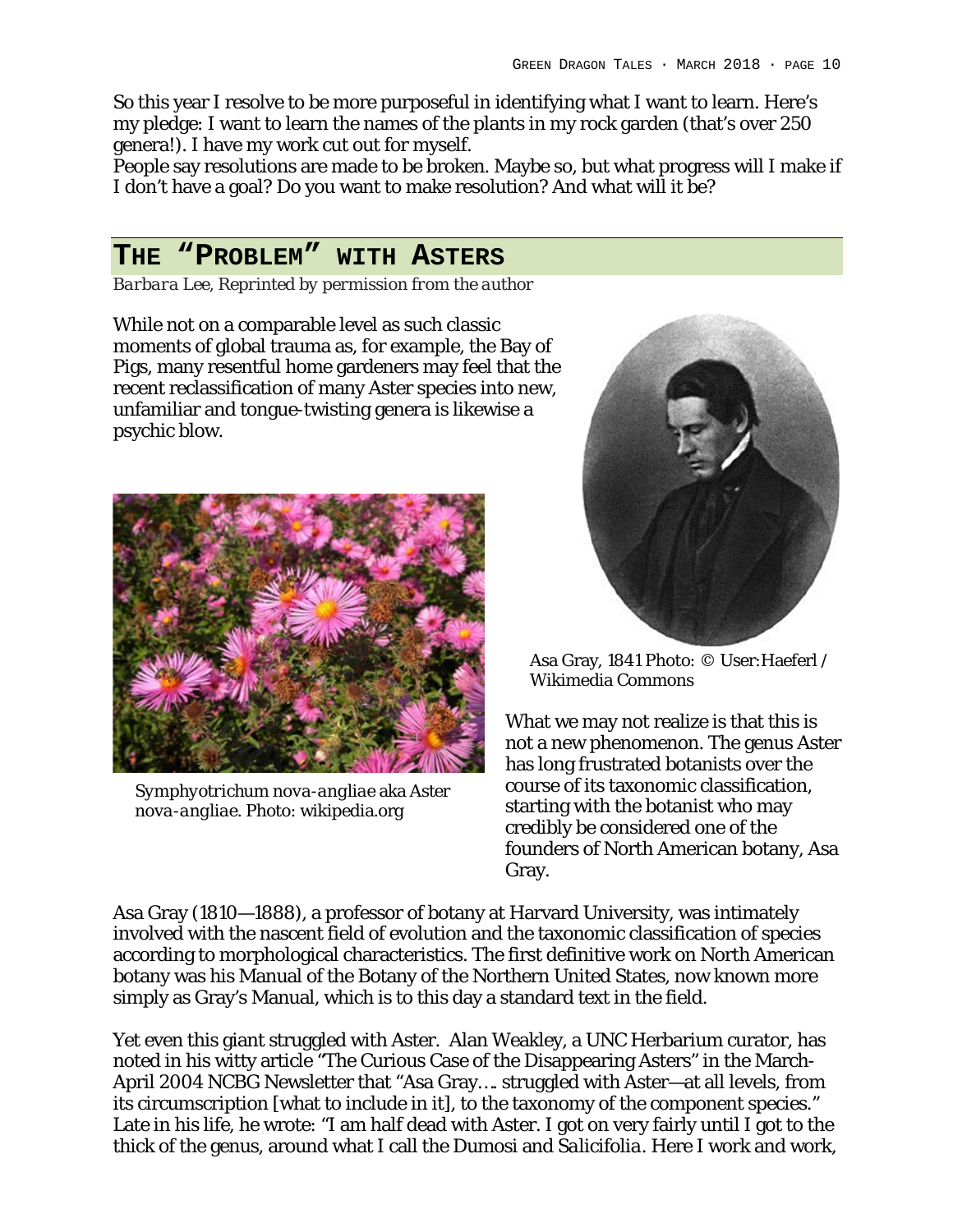but make no headway at all. I can't tell what are species and how to define any of them… I was never so boggled....If you hear of my breaking down utterly, and being sent to an asylum, you may lay it to Aster, which is a slow and fatal poison."

Likely due to this taxonomic anguish, Gray ultimately dealt with the Aster dilemma by lumping many "segregate genera" under the single genus. For decades, most botanists agreed with him.

In the 1990's, the scientific consensus - that the hundreds of species then included in the Aster genus actually belonged there - began to shatter. As the ability to analyze DNA morphed from an impossible dream to a common research technique, botanists studying the Aster genus began to realize that despite their morphological similarities, North American "asters" were not closely related to the Old World species. The "segregate genera" which had been driving Gray to potential residence in an asylum were once again recognized as distinct and separate genera.



*Aster alpinus.* Photo: User: Plugwash, commonswiki, Sept. 2005 Wikipedia

The once mighty Aster genus has now been reduced to about 180 species, all but one restricted to Eurasia—the sole Aster in North America being *Aster alpinus*, a circumboreal species found throughout the northern hemisphere, though now critically endangered in eastern Canada. So what have our native asters become? In Ontario we may encounter some of the following species.

*Doellingeria umbellata*, formerly *Aster umbellatus*, is a towering perennial up to five feet tall. Growing in full sun to part shade, it

prefers moist or wet well-drained, slightly acidic soils. The many small white flowers are held in much-branched, flat-topped umbels.

*Eurybia divaricata*, once *Aster divaricatus*, can also be found in about 25 populations in Ontario and Quebec, though it is much more common throughout the U.S. It grows along forest edges and clearings in dry open woods from Alabama to Quebec. A rare late bloomer for shady conditions, *Eurybia divaricate* blooms from mid summer to early autumn. Foliage is heart-shaped or oval. A



*Eurybia divaricata*, formerly *Aster divaricatus,* White Wood aster Photo: Wikipedia Commons



shorter perenni al, it

*Doellingeria umbellata*, by Joshua Mayer http://www.flickr.com/photos

ranges from two to three feet in height, and two to four feet in width, spreading gently from under-

ground rhizomes. Very similar to the former *Aster cordifolius*, (now *Symphyotrichum cordifolium*), *Eurybia divaricata* is white rather than blue flowered, and slightly shorter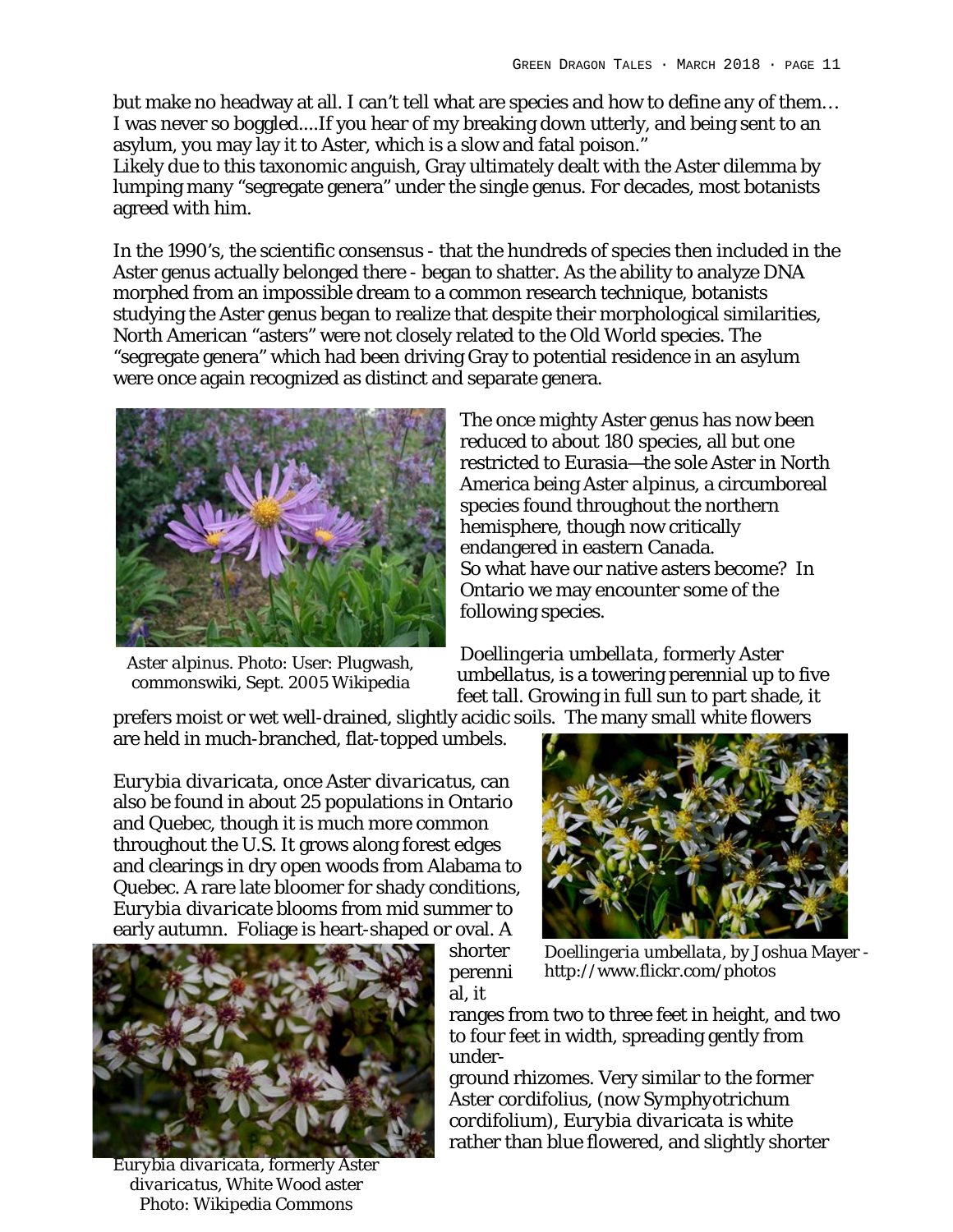and less upright than *Symphyotrichum cordifolium*. Both enjoy the same conditions in the garden. *S. cordifolium* is widely distributed throughout Canada and the U.S.

*Symphyotrichum laeve* (formerly *Aster laevis*), or Smooth Aster, is one of the easier North American "asters" to identify in the field due to its smooth-textured foliage.



*Aster cordifolius* (now *Symphyotrichum cordifolium*) - Blue Wood Aster Photo: uniprot.org/taxonomy/41480

one cm wide flowers cover the plant in dense racemes from August to October. Interestingly, according to Wikipedia, "plants sold in the horticultural trade labeled as *Aster ericoides*, the old name of the plant, are almost invariably cultivars or hybrids involving ... *Symphyotrichum dumosum, S. lateriflorum, S. pilosum* or *S. racemosum*, a mistake that has apparently occurred continuously since the 19th century. "

Growing in full sun and tolerating dry conditions, both this species, and a new cultivar, *Symphyotrichum laeve* 'Bluebird', reach about three feet tall and two feet wide, with a very floriferous habit lasting well into autumn.

One of the commonest species from Canada to northern Mexico is *Symphyotrichum ericoides*, aka *Aster ericoides* or Heath Aster. Tolerant of drought, it prefers full sun though it will bloom to a lesser degree in open woods as well. Small,



*Symphyotrichum ericoides*, *Heath Aster* Photo: Cody Hough, 2007



*Symphyotrichum laeve* (syn. *Aster laevis*) - Smooth Aster. Photo: Wikipedia Commons, Heike Löchel, CC BY-SA 2.0 de

Garden cultivars of North American asters have often been created by European horticulturalists not jaded by familiarity with their annual autumn display. Other local species such *as Symphyotrichum nova-angliae, S. nova-belgi, S. oblongifolium*, and *S. laterifolium* have also contributed to the creation of the Michaelmas

daisies so greatly appreciated in British and European gardens.

Our problem with asters is that, despite their new and unfamiliar names,

we really cannot do without them in the late summer garden. Cultivars such as *S. laterifolium* 'Lady in Black,' *S. oblongifolium* 'October Skies,' *S. nova-angliae* 'Purple Dome,' and *S. laeve* 'Bluebird' are invaluable for adding vibrant bloom and abundant pollen from August to



*Symphyotrichum nova-angliae* 'Purple Dome' Photo: Homegardengreen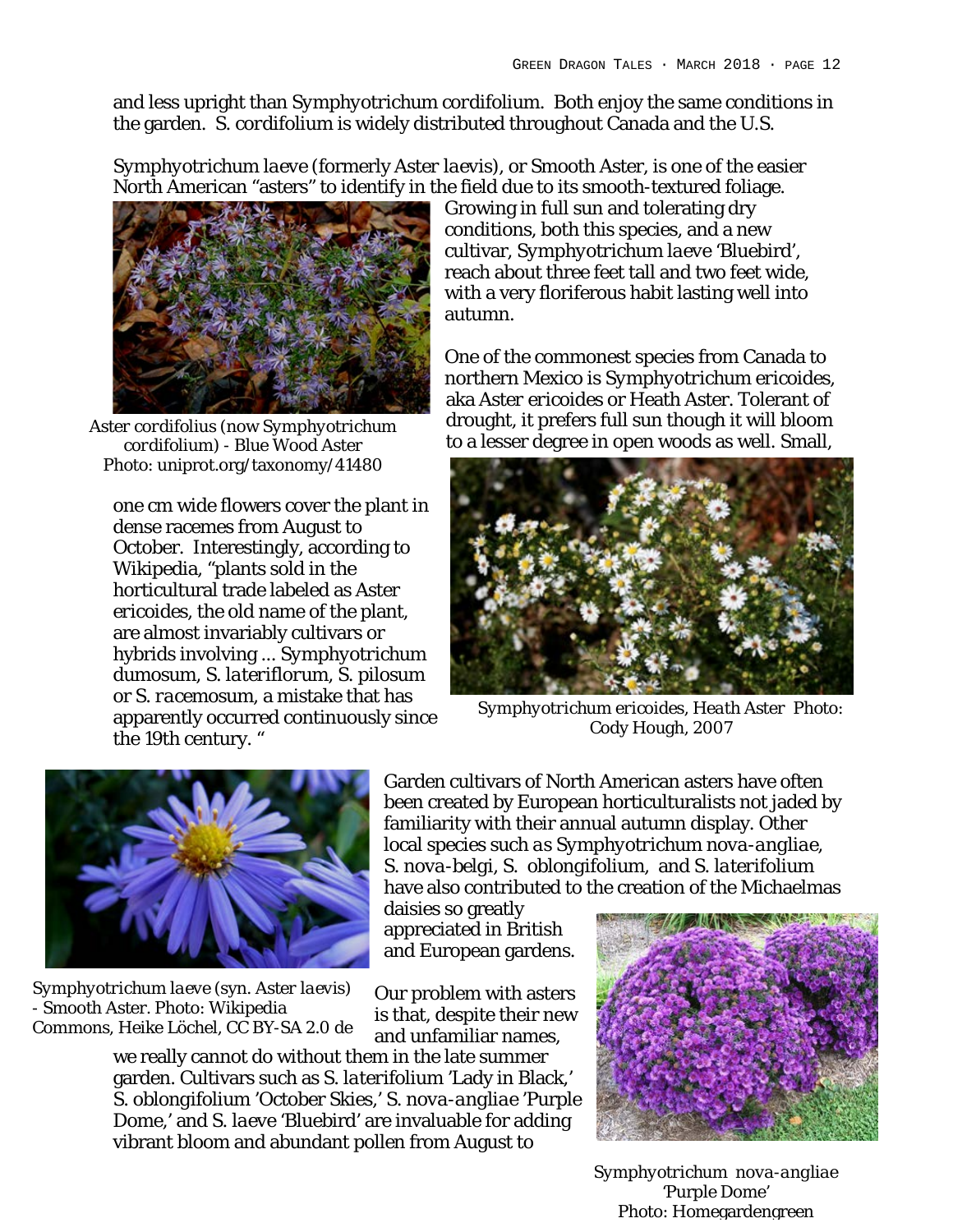October, a time when few other plants are in bloom. Sooner or later we will overcome this trauma and learn to love even the names *Symphyotrichum, Doellingeria* and *Eurybia*.

#### **UPCOMING 2018 ACNARGS PROGRAMS**

*Mark your calendars! Unless otherwise specified, all local events start with a brown bag lunch at noon with the program following at 1 pm, and take place at the renovated Whetzel Room, 404 Plant Science Building, 236 Tower Road, Cornell University, Ithaca, NY.*

Mar. 1-31: Sweep of Light: Scanner Photography and the Art of Horticulture, exhibit by Craig Cramer and others at Mann 2nd floor Gallery, Mann Library, Cornell. For hours and more info: **Sweep of Light Exhibit**.

Mar. 1: NARGS Surplus Round Seed List is in progress

Mar. 17: Barbara Cooper and Bella Seiden: Botanizing in Patagonia

April 21: Anna Leggatt: 2 talks at 11am and 1pm. Favorite Plants from Around the World and Can We Grow Them? AND Rock Gardening, Troughs, Screes and Sand Beds

May 20: Plant Sale fundraiser as part of CCETC's Garden Fair. **NOTE the change of date!** This is the Sunday following Mother's Day week-end.

June 13-29: NARGS-sponsored botanical tour to Yunnan China. Info **here.**

July 6-8: "Where Alpines Meet the Sea," NARGS Annual Meeting in St. John's Newfoundland, Optional post-conference trip: July 9 – 15. Info here: **Newfoundland Meeting & Post-Conference Tour**.

May 3-5, 2019: "Rooted in Diversity," NARGS Study Weekend in the Philadelphia area, sponsored by Delaware Valley Chapter NARGS

As we learn more details of these meetings they will be included in future newsletters, our blog, **acnargs.blogspot.com**, and our Facebook page, **http://www.facebook.com/acnargs**.

#### **CALENDAR OF SELECT GARDEN EVENTS**

*To have a garden event in your area listed send all pertinent information to Carol Eichler at carolithaca@gmail.com*

March 2-3: Ithaca Native Plants Landscape Symposium. Info at https://www.ithacanativelandscape.com/

March 3-11: Philadelphia Flower Show "Wonders of Water https://theflowershow.com/

March 8-11: GardenScape, "The Flower City Blooms Again," Henrietta, NY. https://rochesterflowershow.com/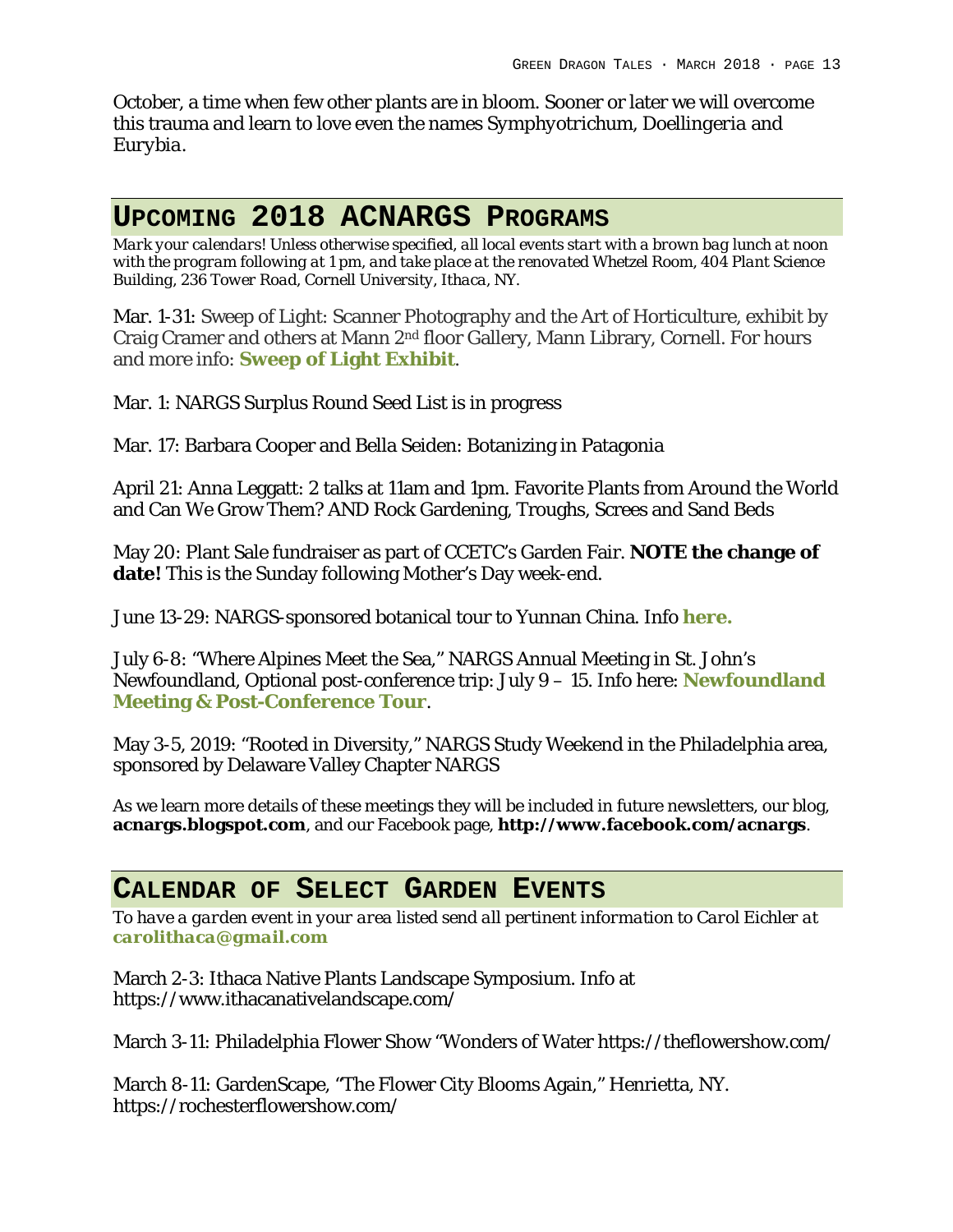March 22-25: Plantasia, Hamburg, NY, "Cityscapes into the Night." https://plantasiany.com/

March 23-25: Capital District Garden & Flower Show, Troy, NY **Capital District Garden and Flower Show.**

March 24: Garden Conservancy Open Days: Snowdrops at Hitch Lymen's. Info and preview of 2018 schedule: **Garden Conservancy.**

April 28: Stonecrop's Alpine Plant Sale, Cold Spring, NY. Info about this and other events at **stonecrop.org**.

May 19: All About Alpines workshop, Stonecrop. Info at **Stonecrop Calendar**.

Cooperative Extension Horticulture Programs, located at 615 Willow Av., Ithaca. 607- 272-2292. Unless otherwise stated, classes require pre-registration and have a selfdetermining sliding fee scale. More info at **www.ccetompkins.org**

Finger Lakes Native Plant Society Meetings from 7-8:30pm at the Ithaca Unitarian Church annex (corner of Buffalo & Aurora, enter side door on Buffalo St. & up the stairs). More info at **www.FLNPS.org**. Plus FLNPS Walks meeting at different times and locations.

Cornell Botanic Gardens (formerly Cornell Plantations) calendar of events visit: **CBG Calendar**.

## **ABOUT US - ACNARGS**

We are an all-volunteer organization and one of thirty-eight NARGS affiliated chapters active in North America. Our annual Chapter activities include 6 program-speaker meetings, the *Green Dragon* newsletter, web and Facebook pages, garden visits, overnight garden trips, hands-on workshops, and 3 plant sales a year. Our meetings are informal, friendly gatherings that provide a wealth of information and offer a source for unusual plants, plus the opportunity to be inspired by other gardeners. The public is always welcome.

Chapter membership starts at \$15 a year based on the calendar year. Membership includes these benefits: newsletter sent to you electronically (or option by mail for an extra fee), opportunity to travel on our planned overnight garden trips, annual membership directory, and plant sale discounts and member only sales, including Plant-of-the-Month sales. Download a membership form here: **http://www.acnargs.org/join.pdf**).

## **ABOUT NARGS NATIONAL**

NARGS National is our parent organization: We encourage you to join (online at **www.nargs.org**) for only \$40 a year. Benefits include a seed exchange, a quarterly publication, and an on-line web site featuring an archive of past publications, a chat forum and a horticultural encyclopedia. NARGS National also conducts winter study weekends and holds its Annual Meeting in interesting places where attendees have the opportunity to visit gardens,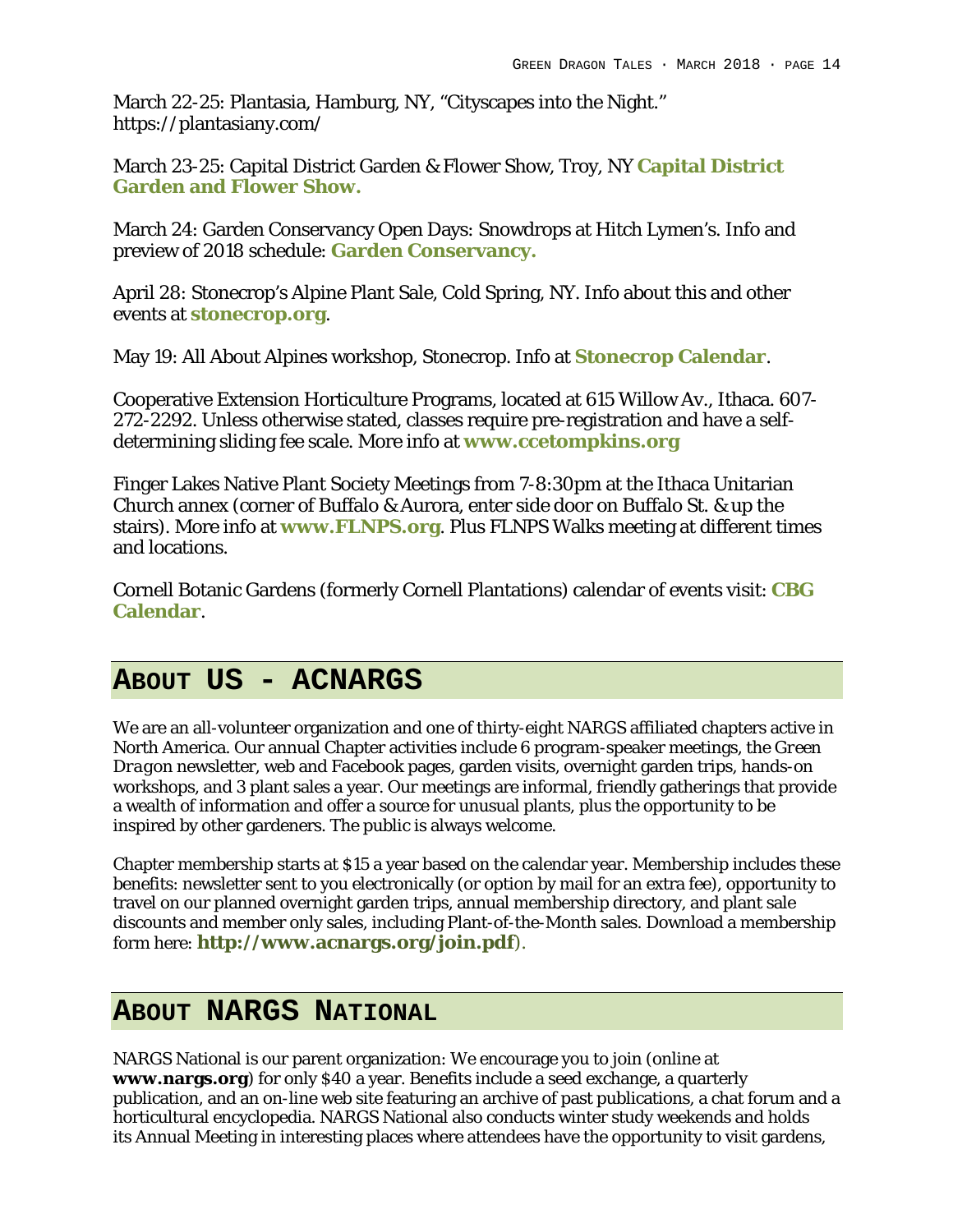and take field trips, often to alpine areas, as well as hear talks by outstanding plants people from around the world. More recently, NARGS is offering botanical tours each year, both within the US and abroad.

## **2018 BOARD MEMBERS AND CONTACTS**

*If you want to volunteer, we'd love to hear from you!*

Chair: John Gilrein, **basecamp@alum.syracuse.edu** Program: Terry Humphries, **terryehumphries@gmail.com** Program Committee Members: **Could this be you?** Secretary: Mary Stauble, **mes2@cornell.edu** Treasurer: BZ Marranca, **mmm10@cornell.edu** Plant Sales Chair: David Mitchell, **dwm23@cornell.edu. Seeking a Co-Chair for 2018 to work alongside David…Why not you?** Plant Sales Committee Members: Michael Loos, BZ Marranca, Carol Eichler Plant of the Month: Marlene Kobre, **mkobre@ithaca.edu** Membership: Mary Stauble, **mes2@cornell.edu** New Member Hospitality: Nari Mistry, **nbm2@cornell.edu** Newsletter Editor: Carol Eichler **carolithaca@gmail.com** Calendar: Pat Curran, **pc21@cornell.edu** Webmaster, Program Tech: Craig Cramer, **cdcramer@gmail.com**

#### **GREEN DRAGON TALES**

Published eight times a year (Jan/Feb., March, April, May/June, July/Aug., Sept., Oct. Nov./Dec.). Submit articles by the fourth Friday of the month preceding publication to Carol Eichler, carolithaca@gmail.com**.** Note: The next issue of *The Green Dragon* will be our April



2018 issue. The newsletter is always posted and printable each month on our website: **www.acnargs.org**

Map: Whetzel Room, Room 404 Plant Science Building, 236 Tower Rd., Cornell campus

**PHOTOS OF THE MONTH: THE MOUNTAINS IN WINTER** *Photos by Carol Eichler*

See next page